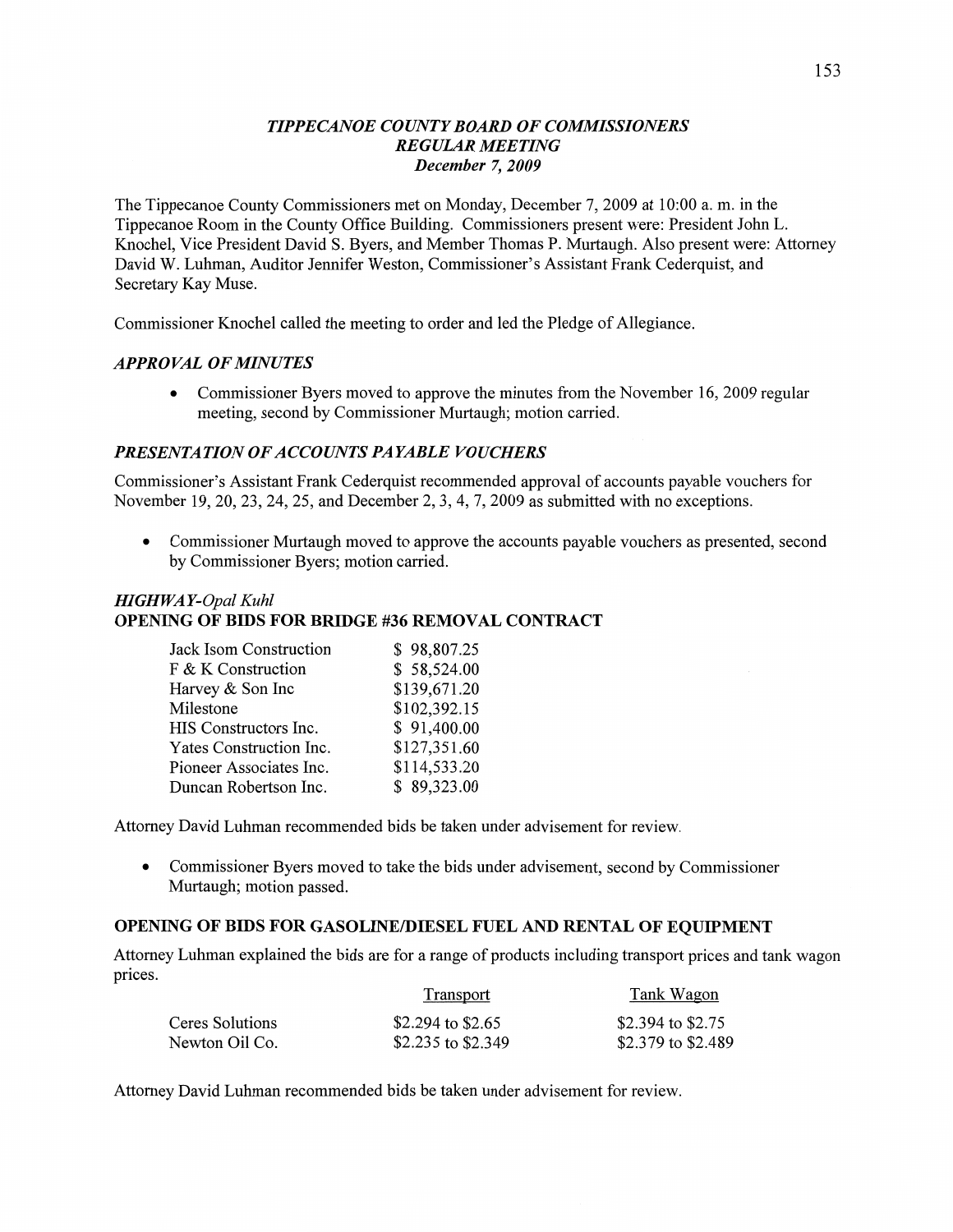Commissioner Byers asked Ms. Kuhl if the bids are strictly for Highway, or do they include Sheriff Department. Ms. **Kuhl** explained they will be for the entire county. Attorney **Luhman** noted **that** all bids are available for public inspection.

**0** Commissioner Byers moved to take bids under advisement, second by Commissioner Murtaugh; motion passed.

#### **2010 EQUIPMENT RENTAL**

Attorney Luhman noted the bids are for various items and are available for public inspection.

Milestone Reith Riley Inc.

• Commissioner Byers moved to take the bids under advisement, second by Commissioner Murtaugh; motion passed.

Ms. Kuhl added **that** most equipment is **in—house** and only occasionally is there a need to rent a piece of equipment.

#### **SPEED LIMIT ORDINANCE 2009-21-CM**

Executive Director Opal Kuhl presented Ordinance 2009—21-CM for approval. Technical Service Coordinator Mike Parks conducted a speed analysis on roads **that** needed evaluated and ordinances updated.

Mr. Parks submitted changes to the following roads:

- County **Road** 250 North from County **Road** 250 North to Klondike Road, 40 **mile** per hour.  $\bullet$
- County Road 300 West from South River Road to Division Road, 45 mile per hour.  $\bullet$
- Newman Road from Division Road to State Road 26, 40 mile per hour.  $\bullet$
- Sharon Chapel Road from Newman Road to State Road 26, 40 mile per hour.  $\bullet$
- County Road 450 South from county Road 250 East to 0.920 miles East of county Road 250 **East,** 45  $\bullet$ mile per hour
- County Road 200 North from **0.100** miles west of I-65 to County Road 400 East, 35 mile per hour.
- County Road 200 North from 0.100 miles west of I-65 to County Road 400 East *,* 45 mile per hour.
	- Commissioner Byers move to adopt Ordinance 2009-21-CM on first reading, second by Commissioner Murtaugh; motion passed

Auditor Weston recorded the vote:

Byers Yes Knochel Yes Murtaugh Yes

Ordinance 2009-21-CM passed 3-0 on first reading.

Commissioner Knochel stated that this ordinance will be heard at the second meeting in December giving the public an opportunity to examine speed **limit** changes to roads **that** will be affected.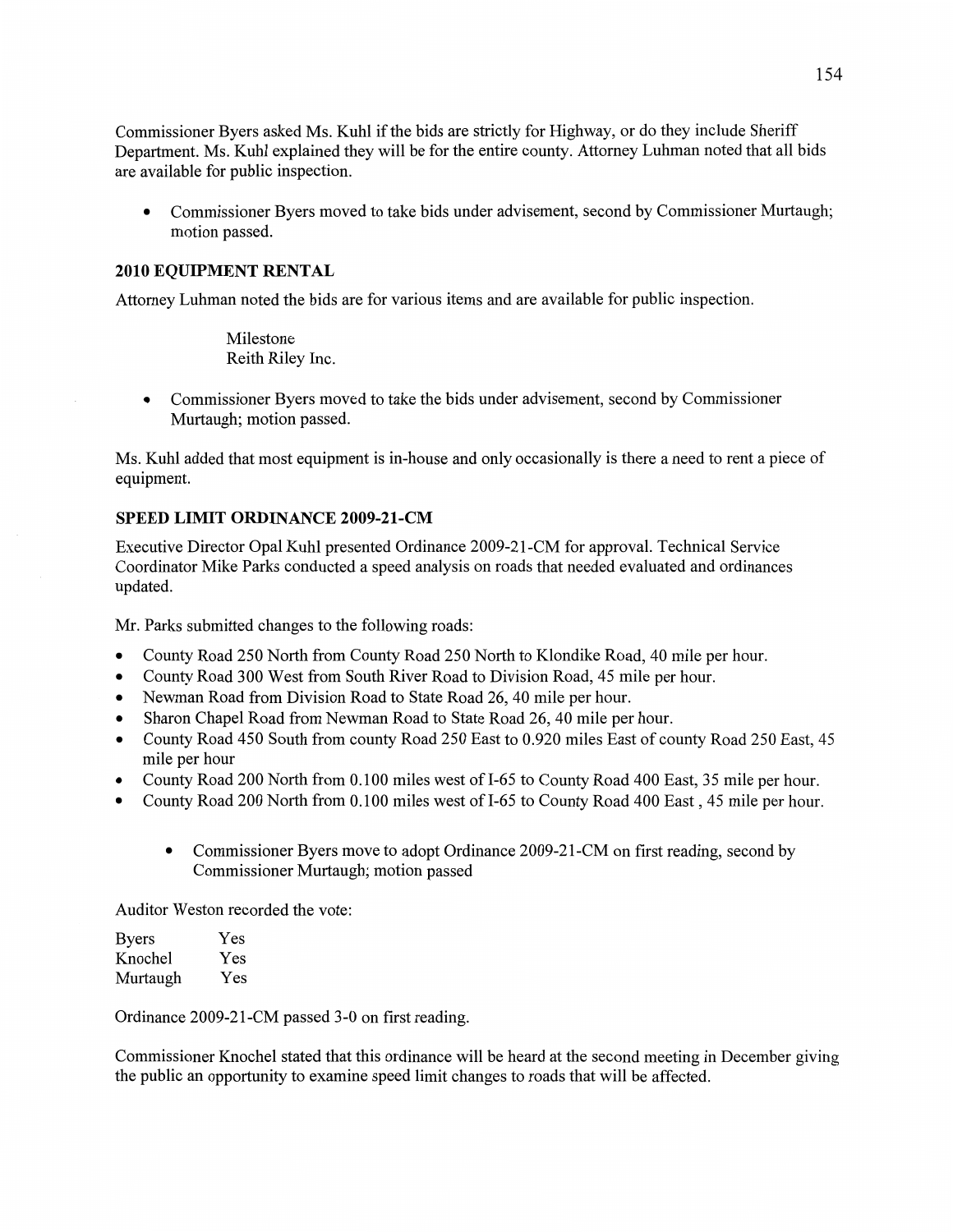### **2009 BRIDGE REHABILITATION PROJECT-CHANGE ORDER** #1

Ms. Kuhl presented Change Order #1 on Bridge 160 Rehabilitation Contract for an additional \$8,870. This bridge was not originally part of contract; damage was found and needs attention before winter.

• Commissioner Murtaugh moved to approve Change Order #1 as presented, second by Commissioner Byers; motion passed.

## **WARRANTY DEED BRIDGE** 151

Ms. Kuhl submitted a Warranty Deed for Parcel 6 of Bridge 151, commonly referred to as Hog Point Bridge. The highway department is preparing to rehabilitate bridge 151, and this warranty deed is in the **amount** of \$18,500 in the name of **Dennis L** Fagen and Betty L Fagen.

*0* Commissioner Murtaugh moved to approve Warranty Deed for Parcel *#* **6** as presented, second Commissioner Byers; motion passed.

# **CELL PHONE POLICY HIGHWAY DEPT**

Director Kuhl presented a Cell **Phone** Policy for the Highway Department. The policy states if an employee prefers not to carry two phones (one for work and one for personal use) the county will reimburse the employee for county usage of the personal phone in the amount of \$22 **a** month; this **amount** was calculated by looking at county usage. The employee will be responsible for supplying the cell phone. Ms. Kuhl further stated if an employee prefers to use a county phone, personal usage will be limited to ten **minutes** or **less** per month. Commissioner Byers asked if someone would be checking to assure **that time** limits are within compliance; Ms. Kuhl explained the bills are checked monthly.

**0** Commissioner Murtaugh **moved** to approve Highway Department Cell Phone Policy presented, second by **Commissioner** Byers; motion passed.

### **CONSTRUCTION** AND **MAINTENANCE BOND-MILESTONE**

Executive Director Opal Kuhl presented a Construction and Maintenance Bond from Milestone in the amount of \$5,000; this is their normal continuation to do work in the right of way.

**0** Commissioner Byers moved to accept the Construction and Maintenance **Bond** as presented, second by Commissioner Murtaugh; motion passed.

### *AREA PLAN COMMISSION-Sallie Fahey*  **ORDINANCE 2009-27-CM, AMENDING** THE **ZONING ORDINANCE 97—51-CM**

**0** Commissioner Byers moved to hear Ordinance 2009-27—CM amending the zoning ordinance 97—51-CM, second by Commissioner Byers.

(quote)

November 19, 2009 Ref. No.: 09-356 Tippecanoe County **Commissioners**  20 N. 3rd **Street**  Lafayette IN 47901

# *.* **CERTIFICATION**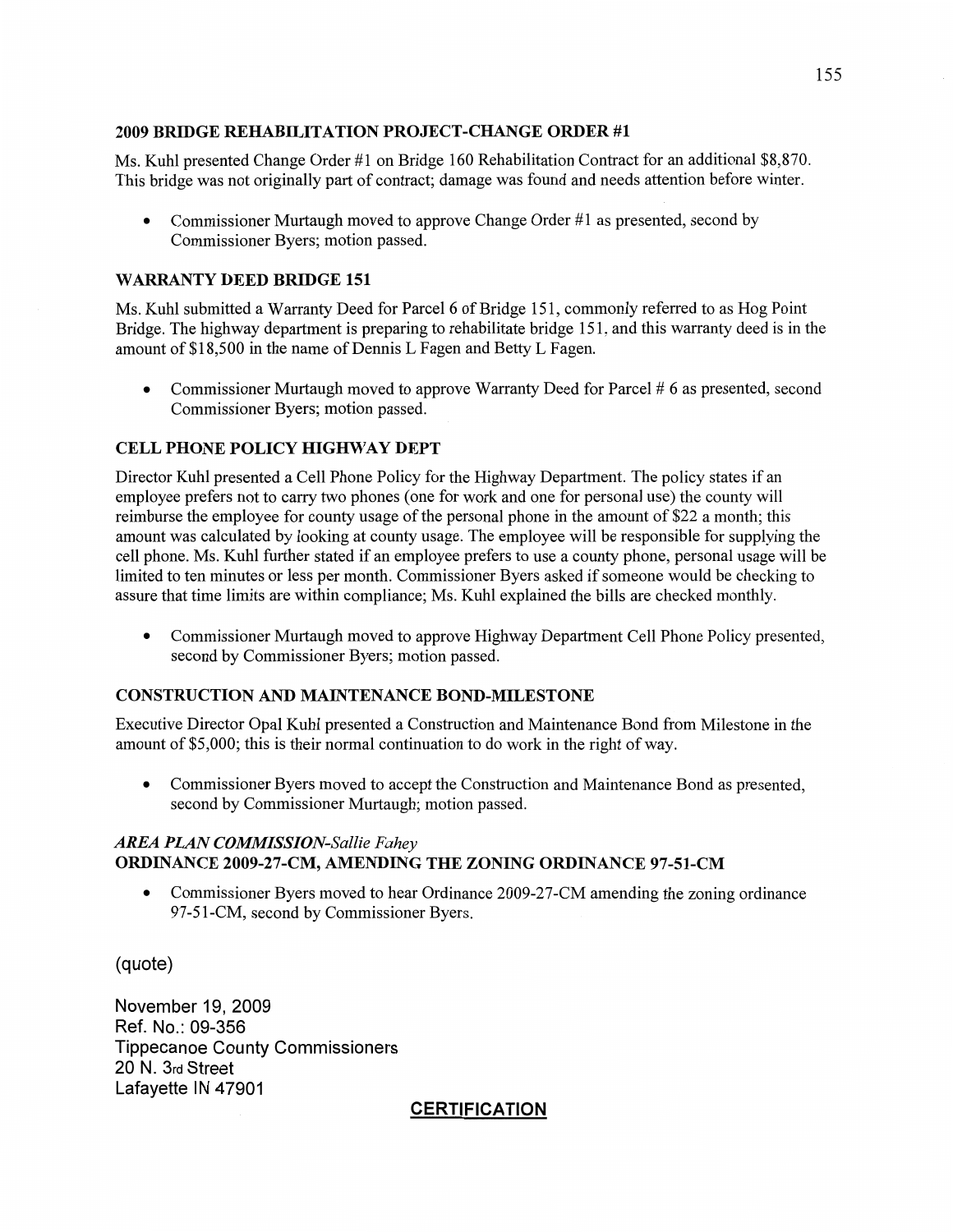RE: AMENDMENT **#63—CHANGES** TO THE FLOOD **PLAIN ZONE:**  To amend the **Unified** Zoning Ordinance to allow substantially damaged single-family residences to raise the elevation of **their**  buildings during a three year period of time, ending January 1, 2013.

#### Dear Commissioners:

As Secretary to the Area Plan Commission of Tippecanoe County, I do hereby certify that at a public hearing held on November 18, 2009, the Area Plan **Commission** of Tippecanoe County voted 12 yes **-** 0 no on the motion to approve the enclosed **amendment** to the Unified Zoning Ordinance. Therefore, the Area Plan Commission of Tippecanoe **County recommends** to the **Tippecanoe** County **Commissioners** that the proposed zoning ordinance amendment be **approved.** 

Sincerely, Sallie Dell Fahey Executive **Director** 

(unquote)

Executive Director Sallie Fahey explained this amendment will provide **a** three year window of opportunity to persons who **have** longstanding **homes** in the flood plain, allowing them to elevate structures two feet above regulatory flood elevation. Persons who have **flood** insurance could receive up to an additional \$30,000 from the Federal Emergency Management Agency (FEMA) to do **this** work. Ms. Fahey commented the ordinance was championed by Commissioner Byers and added that it has been many months through the County Ordinance Committee. Final recommendation to the Area Plan Commission was made on October 7, 2009; it was then sent to the Department of Natural Resources (DNR) for approval. The DNR granted preliminary approval and will give final approval when ordinances from all six jurisdictions are completed. Ms. Fahey stated the Plan Commission passed the recommendation for approval at its November meeting. Commissioner Murtaugh asked Ms. Fahey when the date the three year Window begins; Ms. Fahey replied upon final approval by the DNR. Commissioner Byers stated that he felt **this** was the right thing to do and **thanked** Ms. Fahey and her staff for all their **hard** work. Commissioner Knochel commented **this** is very similar to what the State passed with the exception of the three year window. Ms. Fahey stated **that** Amendment #63 is based on what the State did and does not change the ability to build new structures. Commissioner Knochel asked if there were any comments from the public. There were no comments.

Auditor Weston recorded the vote:

| Murtaugh     | Yes  |
|--------------|------|
| <b>Byers</b> | Yes: |
| Knochel      | Yes  |

Ordinance 2009-27-CM passes 3-0 on first reading.

#### *GRANTS-Laurie Wilson*

Grant Facilitator Laurie Wilson request **permission** to apply for three grants through Homeland Security.

- **0** Citizens Emergency Reaction Team (CERT) in the amount of **\$4,133.41.**
- **0** Volunteers in Police Services (VIPS) in the amount of \$1,995.00.
- **0** Medical Reserve Corp (MRC) in the amount of \$2,750.00.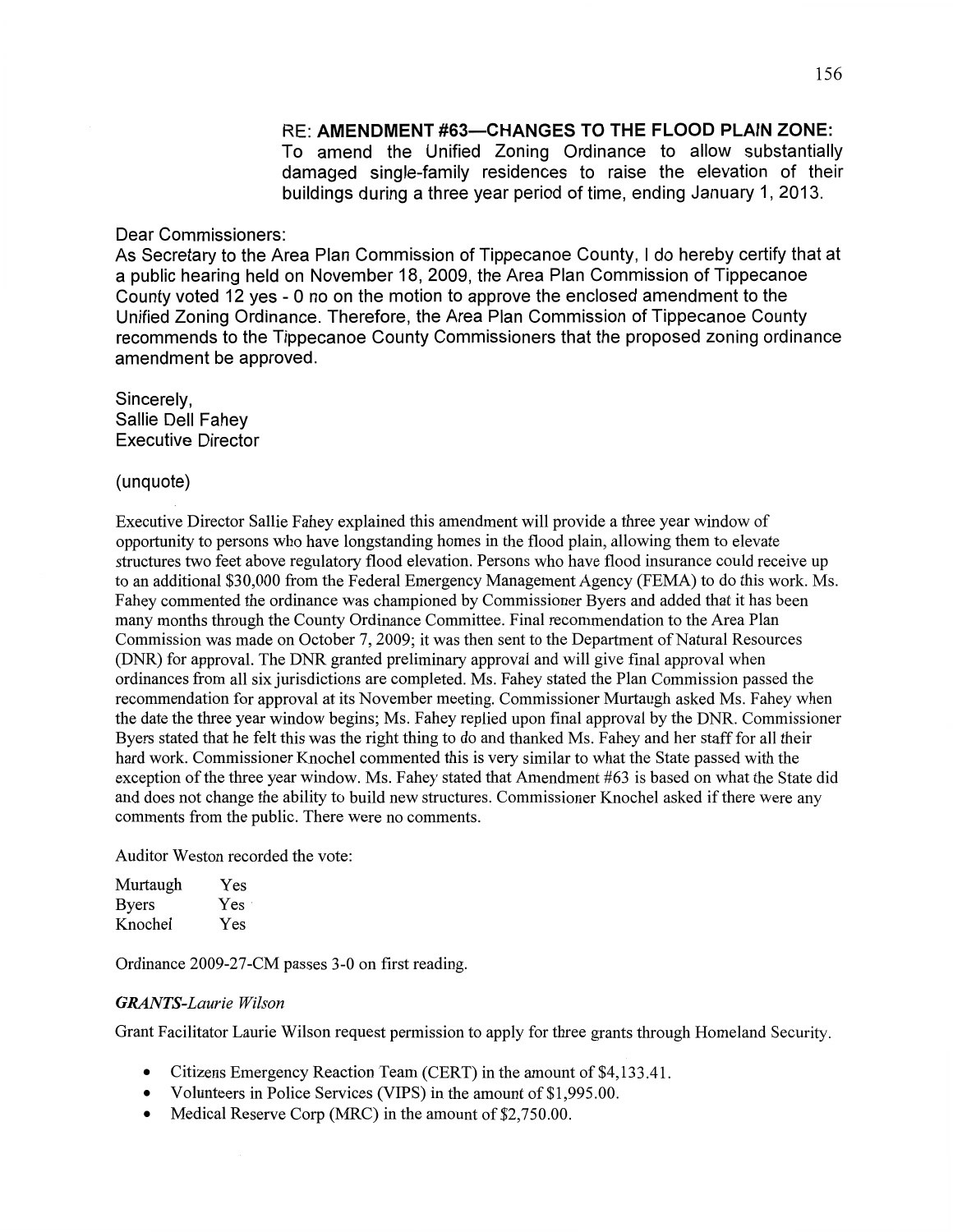Ms. Wilson stated these grants **will** be used to sustain existing programs.

**0** Commissioner Byers moved to grant permission to apply for the grants as presented, second by Commissioner Murtaugh; motion passed.

Ms. Wilson requested permission to accept **a** 2009 Homeland Security grant in the amount of \$680,000. **This** grant will be for the **nine** counties comprising District 4; all entities have agreed on the distribution. **This** grant will be used for intercommunication equipment between the different counties.

**0** Commissioner Murtaugh moved to accept the grant as presented, second by Commissioner Byers; **motion** passed.

#### *B UILDING COMMISSION*  **Ordinance 2009-26-CM-R0n** *Highland*

Building Commissioner Ron Highland presented Ordinance 2009-26-CM Amending Building **Code** Fee for second reading.

#### PROPOSED FEES

Building Permit **-** change from \$0.20 to \$0.22 a square foot; no **maximum** or minimum permit fee Demolition Permit *-* change from \$50 to \$75 Land Fill Permit **-** change from \$100 to \$150 Re—inspection Fees *-* change **from** \$35 to \$50

Mr. Highland stated these are based on recommendations from the Commissioners, noting he had recommended Building Permits change from \$0.20 to \$0.25 a square foot. Mr. Highland noted this is only for commercial and all others will remain unchanged. Commissioner **Murtaugh** asked when the reinspection fee is charged. Mr. Highland stated it is on the third inspection. The first and second is included with the original permit.

**0** Commissioner Murtaugh **moved** to approve Ordinance 2009-26-CM to be effective January 1, 2010, second by Commissioner Byers.

Auditor Weston recorded the vote:

| <b>Byers</b> | Yes |
|--------------|-----|
| Knochel      | Yes |
| Murtaugh     | Yes |

Ordinance 2009-26-CM passes 3-0 on second and final reading.

#### **Unsafe Structures-Ken** *Brown*

Inspector Ken Brown recommended accepting the lowest bid for **demolition** of the Steve and Michelle Mitchell property located at 4918 Sherman Street in Buck Creek. Commissioner Knochel asked Mr. Brown if he had reviewed the specifications; Mr. Brown stated he had and felt **that** the lowest bid was acceptable. Mr. Mitchell is requesting the garage be left on the property for approximately three months to be used as storage. Commissioner Knochel asked Mr. Mitchell if he was aware he would be liable for the cost of the demolition if the garage was left standing; Mr. Mitchell stated he was aware of this liability. Commissioner Murtaugh questioned how omitting the garage would affect the cost. Attorney **Luhman** explained the garage was included in the bids and new bids should be taken if the garage were to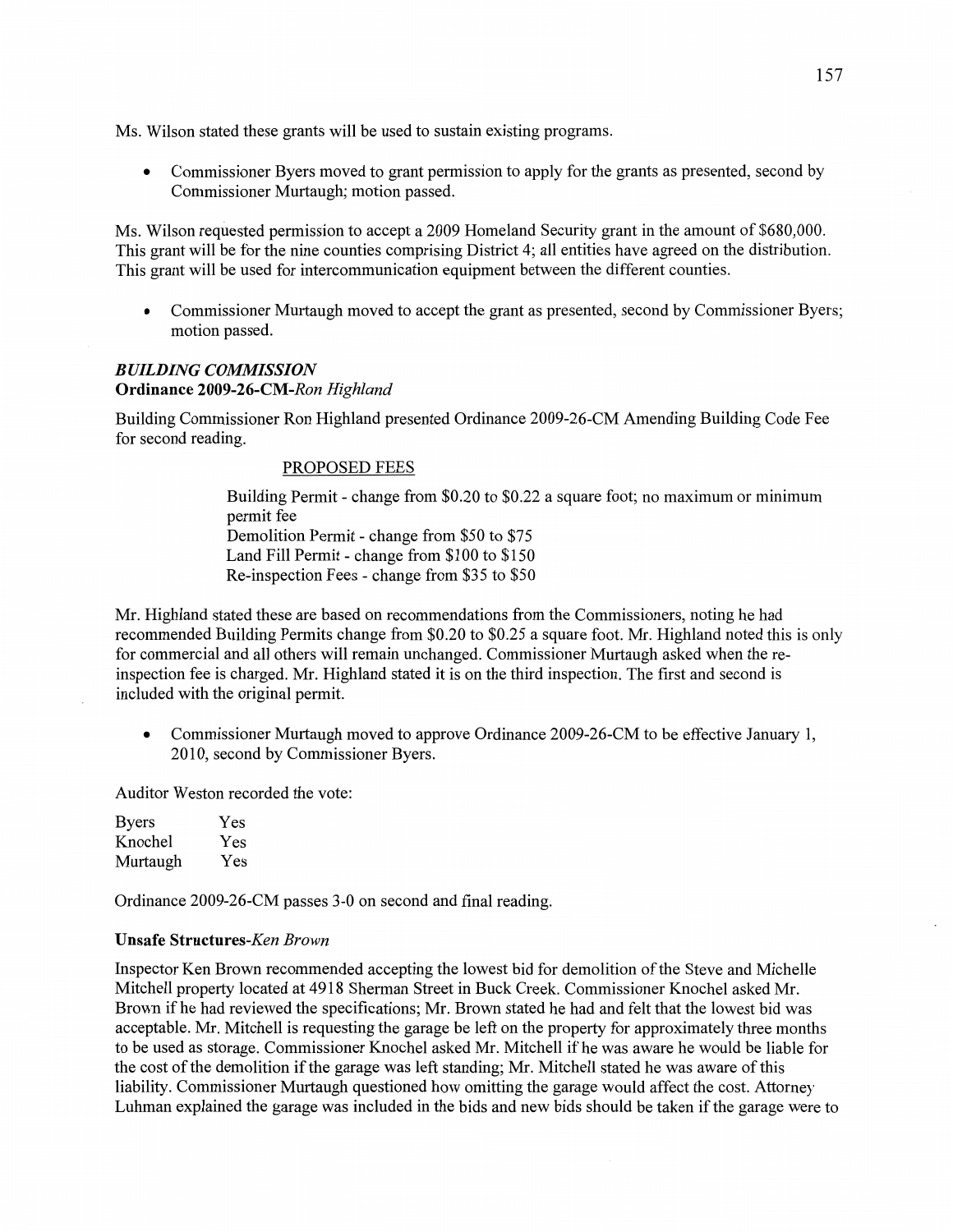be omitted. Mr. Mitchell stated he needed time to relocate his personnel belongings that are being stored in the garage and does plan to remove the garage at some time in the future. Building Commissioner Ron Highland stated that the county has **been** working on this matter since 2004 and the garage would need to come down eventually. Commissioner Murtaugh asked if it was possible to accept the bid with stipulation of a 30 day waiting period on the garage, noting the contractor expressed his willingness to work with Mr. Mitchell. Attorney Luhman stated that would be acceptable.

**0** Commissioner Murtaugh moved to accept the bid from Lauramie Excavating With the request the garage not be demolished for 30 days, second by Commissioner Byers; motion passed.

# **RECORDER-**Oneta Tolle

Recorder Oneta Tolle request approval of a 2010 contract for scanner and printer with Eastern Engineering Supply. Attorney David Luhman stated he had reviewed and it is in acceptable form. Commissioner Murtaugh asked if **this** is renewed annually; Ms. Tolle stated it is.

• Commissioner Murtaugh moved to approve the contract with Eastern Engineering Supply as presented, second by Commissioner Byers; motion passed.

### *H* (fill/1N *RESO URGES-Shirley Mennen <sup>4</sup>***Ratification** of **Infinisource Agreement** for **COBRA**

Human Resources Coordinator Shirley Mennen requested approval to ratify an agreement with Inf'misource. They will be the new **administrator** for COBRA.

**0** Commissioner Byers moved to approve and ratify the agreement with Infinsource, second by Commissioner Murtaugh; motion passed.

# *ACCEPTANCE* OF *CONFLICT* OF *INTEREST DISCLOSURE*

Attorney David Luhman submitted a Conflict of Interest Disclosure in reference to a possible contract with SRI Inc., who employs Councilmember Jeff Kemper.

**0** Commissioner Murtaugh **moved** to accept the Conflict of Interest Disclosure for Councilmember Jeff Kemper, second by Commissioner Byers; motion passed.

# *APPROVAL* OF *SRI, INC. INTERAET SURPLUS PROPERTY* ACT ION *AGREEMENT*

Glen Luedtke, Client Service Director of SR1, Inc., submitted an agreement to assist the County and the **Sheriff** with disposal of excess and seized vehicles. Mr. Luedtke explained the vehicles will be put up for auction on eBay for a period of ten days. He added SR1 provides this service to several other counties. Attorney David **Luhman** stated an addendum to the original contract pertaining to liability of the County in reference to any warranty being applied to vehicles had been submitted to SRI and accepted. Commissioner Murtaugh asked Sheriff Tracy Brown about the number of vehicles that have been seized; Sheriff Brown stated about sixteen vehicles have been seized. Mr. Brown explained there would be two separate contracts for the handling of seized and excess vehicles, one with the Sheriff and one with the County. Commissioner Murtaugh asked if the proceeds would be put back into the General Fund. Attorney Luhman explained unless there is **a** special statute regarding seized vehicles it would be placed in the General Fund.

**0** Commissioner Murtaugh moved to approve agreement with SRI Inc. with the addition of the addendum, second by Commissioner Byers; motion passed.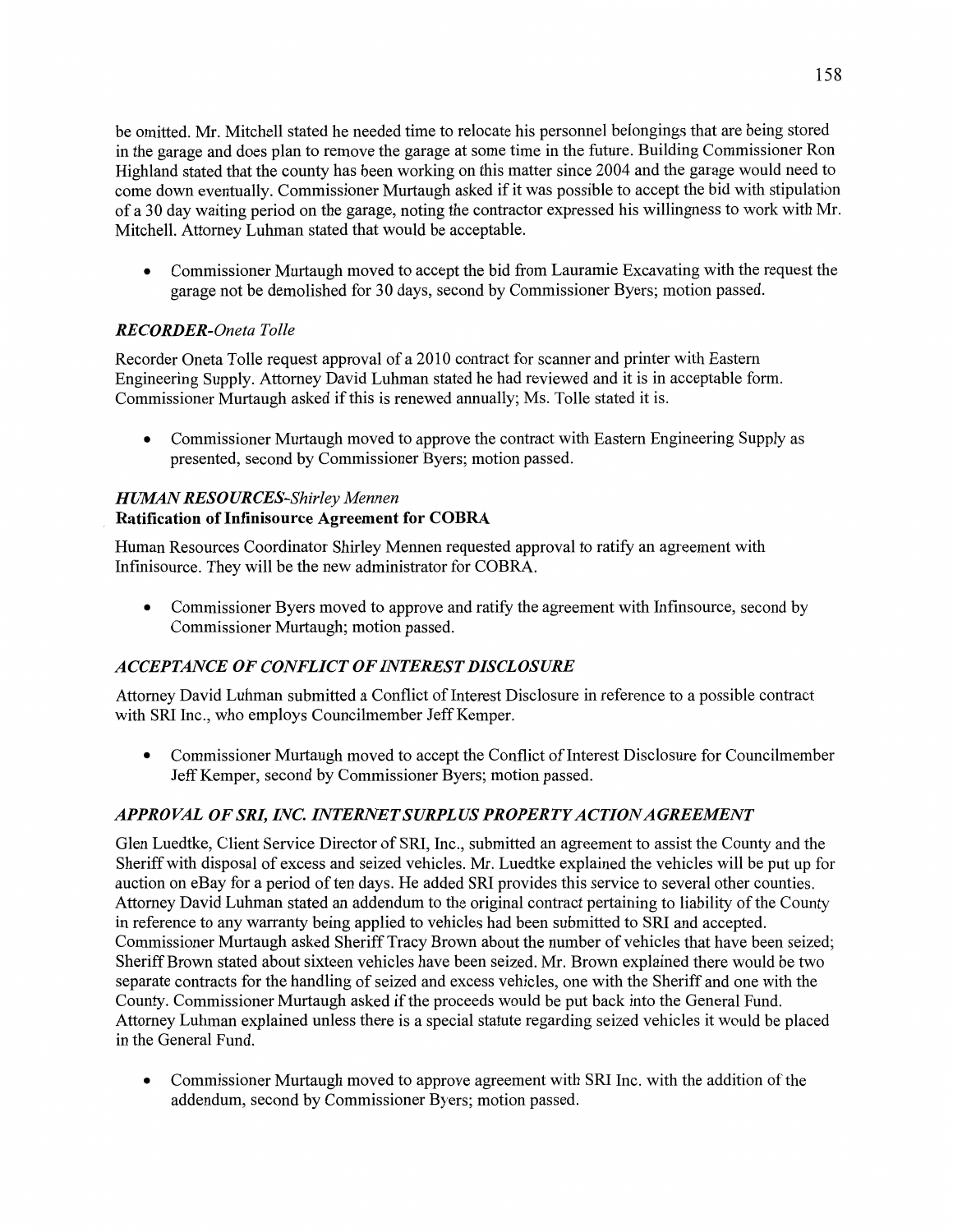### *AFFIRIIMT* ION 0F *POOR RELIEF FINDINGS*

The Commissioners conducted hearings with respect to appeals filed by Lacie Wheeler and Jennifer Abston against the Wea Township trustee. The Commissioners issued a **finding** within five days of the hearings.

- *0* Commissioner Murtaugh moved to affirm the finding and decision of the Board regarding the appeal filed by Lacie Wheeler, second by Commissioner Byers; motion carried.
- **0** Commissioner Murtaugh moved to affirm the finding and decision of the Board regarding the appeal filed by Jennifer Abston, second by Commissioner Byers; motion carried.

### *CH4N* GE *ORDER # 602-1519-01* FOR *JAIL ADDITION PIL4SE* II

Commissioner Murtaugh presented **a** Change Order for the Jail Addition in the amount of \$296 to repair a water heater line. Adding it will not change the budget for the project.

• Commissioner Murtaugh moved to approve Change Order # 602-1519-01 as presented, second by Commissioner Byers; motion carried.

#### *APPLICATIONS T 0 VILLA*

**0** Commissioner Byers moved to accept the applications of James Harrison, Helen **Fox,** and Laurie Kessler to the Tippecanoe Villa, second by Commissioner Murtaugh; motion carried.

#### *UNFINISHED/NEW BUSINESS*

None

#### *REPORTS* ON *FILE*

Tippecanoe County Parks Department Tippecanoe County Building Commission Mailing and Duplicating Department

#### *PUBLIC COMMENT*

Paul Wright; West **Point,** IN — Mr. **Wright** asked if excess public vehicles being stored will be included in the contract with SR1, Inc. Commissioner Knochel stated this agreement includes those vehicles also.

Commissioner Byers **moved** to adjourn.

**BOARD** OF **COMNHSSIONERS** OF **THE COUNTY OF TIPPECANOE** 

John L. Knochel

John<sup>y</sup>, Knochel, President

 $2153$ 

David S. Byers,